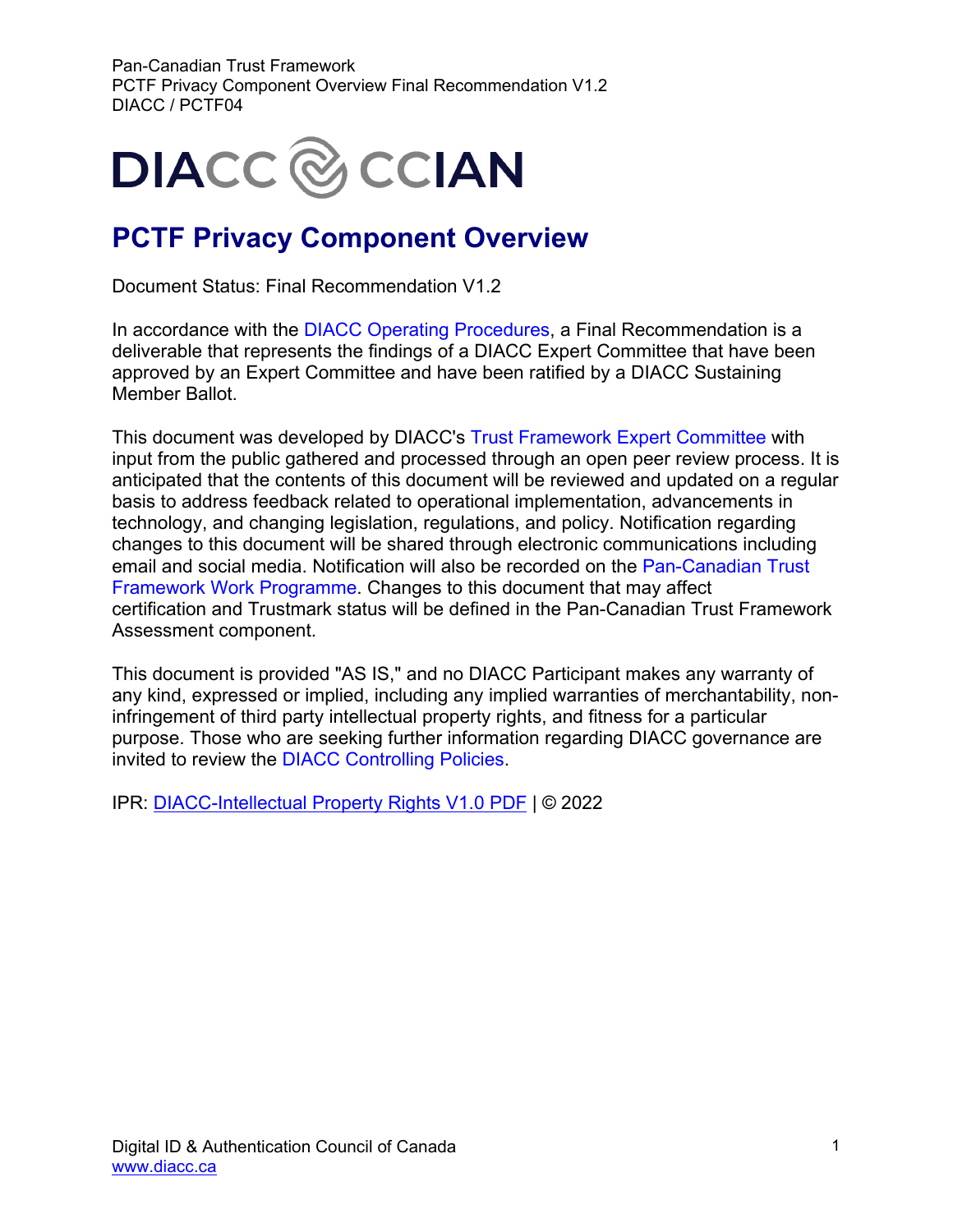### **Table of Contents**

| 4.2. Changes of Personal Information at Source (a Disclosing Organization)  10 |  |
|--------------------------------------------------------------------------------|--|
| 4.3. Upstream and Downstream Handling of Personal Information  10              |  |
|                                                                                |  |
|                                                                                |  |
|                                                                                |  |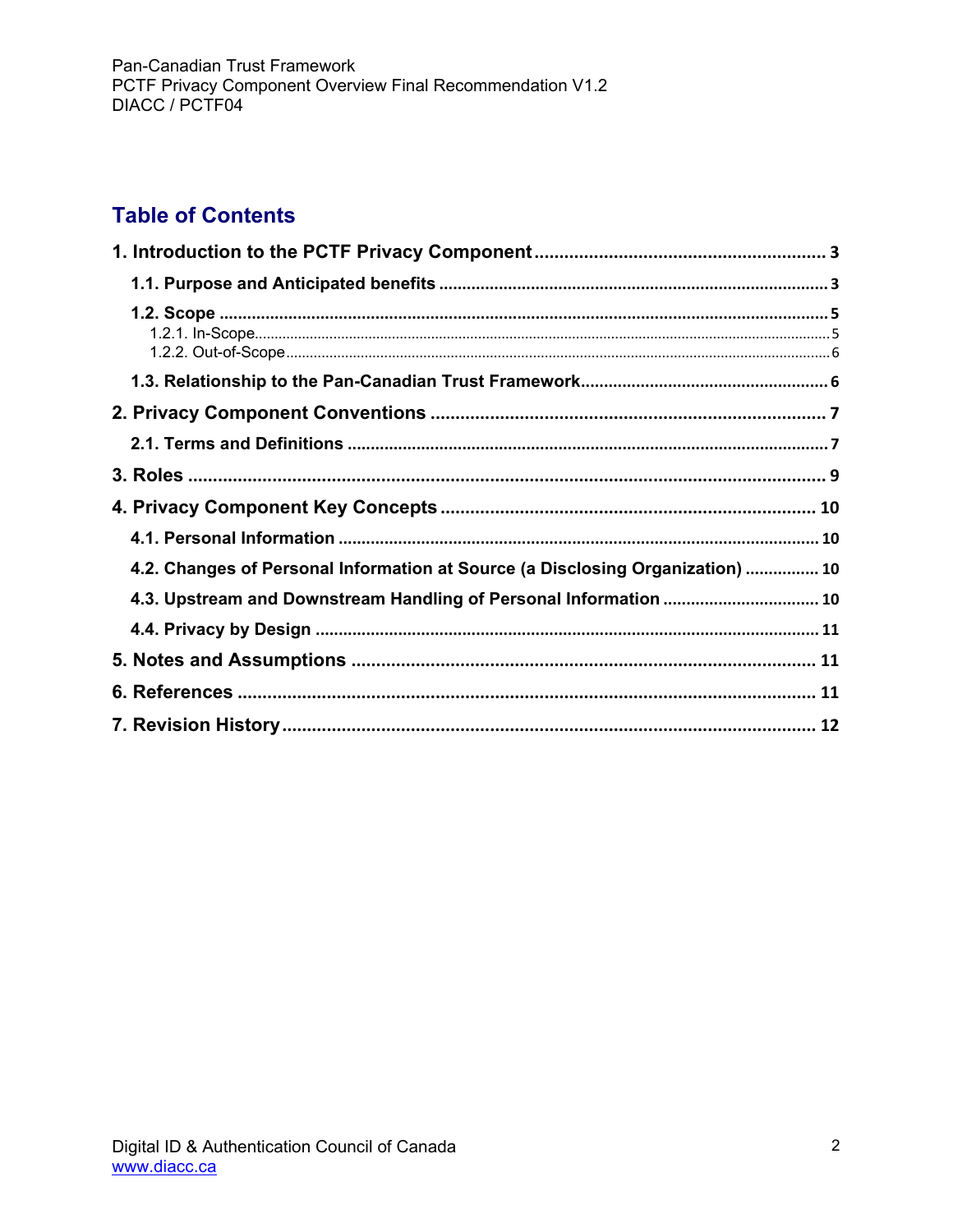### <span id="page-2-0"></span>**1. Introduction to the PCTF Privacy Component**

This document provides an overview of the PCTF Privacy Component, a component of the Pan-Canadian Trust Framework (PCTF). For a general introduction to the PCTF, including contextual information and the PCTF goals and objectives, please see the PCTF Model Overview.

Each PCTF component is made up of two documents:

- 1. **Overview** Introduces the subject matter of the component. The overview provides information essential to understanding the Conformance Criteria of the component. This includes definitions of key terms, concepts, and the processes or principles that are part of the component.
- 2. **Conformance profile** Specifies the Conformance Criteria used to standardize and assess the integrity of the privacy processes, policies and controls of organizations in a Digital Identity Ecosystem.

This overview provides information related to and necessary for consistent interpretation of the PCTF Privacy Conformance Profile.

## <span id="page-2-1"></span>**1.1. Purpose and Anticipated benefits**

Privacy is a fundamental requirement of digital identity interactions. As such, all participants in the Pan-Canadian Trust Framework (PCTF) have a responsibility to follow privacy-respecting practices. Privacy-respecting practices rely on the principle that individuals know and understand the details and potential benefits, risk of harm and consequences associated with managing their personal information, and can take action based on that information.

The Privacy Component of the PCTF is concerned with the handling of personal data for digital identity purposes. The objective of the Privacy Component is to ensure the ongoing integrity of the privacy processes, policies and controls of organizations in a Digital Identity Ecosystem by means of standardized conformance criteria used for assessment and certification against the Pan-Canadian Trust Framework (PCTF). The Conformance Criteria for the Privacy Component specify tests that can be used to assess that an organization performing the role of Disclosing Organizations, Requesting Organizations, Notice and Consent Processors, Network Providers, or the Governing Body. The Conformance Criteria are designed to demonstrate that participants are handling digital identity information in alignment with the ten Principles defined in Schedule 1 of the Canada's Personal Information Protection and Electronic Documents Act (PIPEDA) legislation. PIPEDA applies to organizations handling personal information in the course of commercial activities.

#### **Note**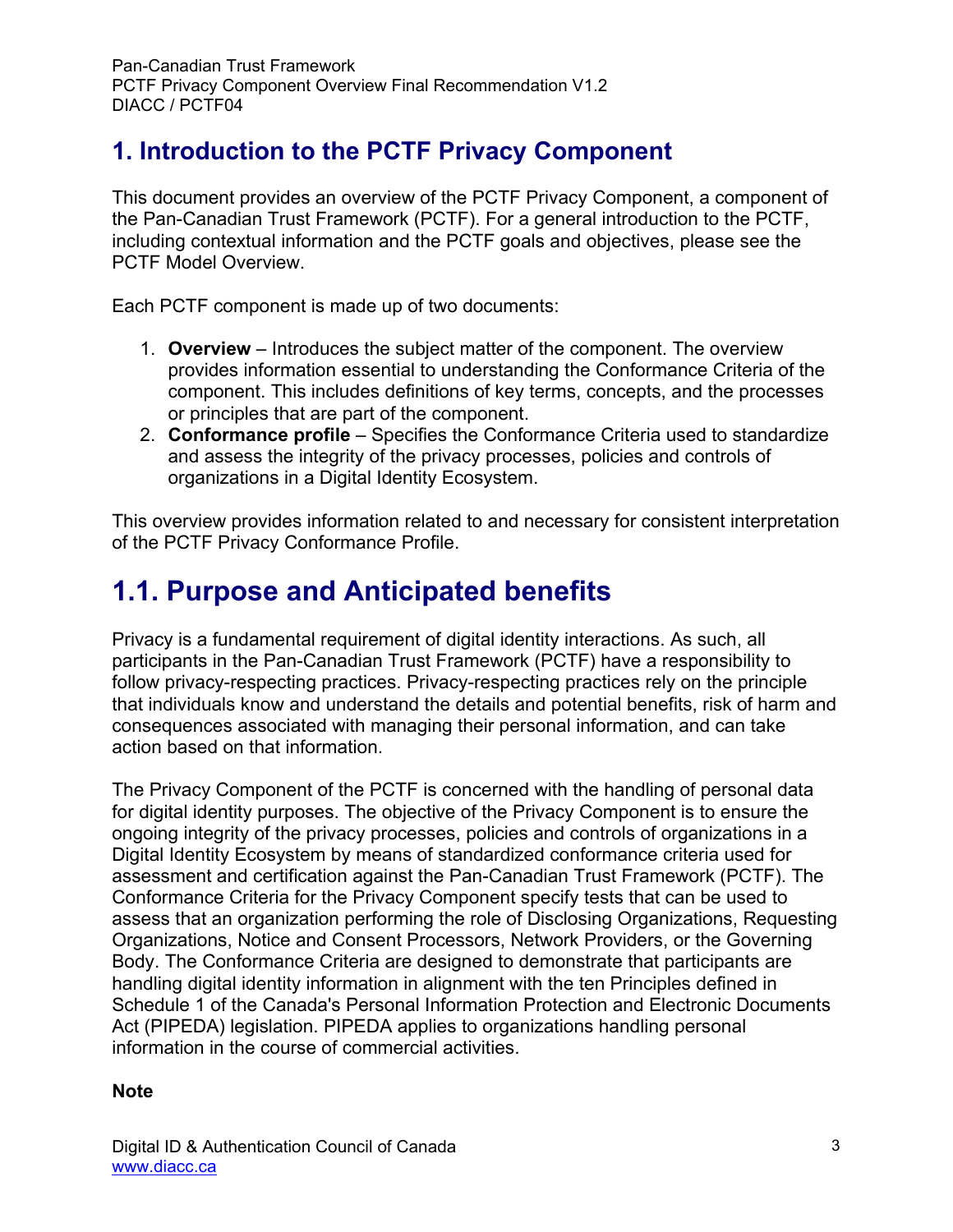The current set of conformance criteria are organized by the ten Principles for the Protection of Personal Information in Schedule 1 of PIPEDA<sup>[1]</sup>; however, they are intended to be broadly applied across private and public sector organizations. Future versions of this component may incorporate additional conformance criteria after review of other privacy guidance (e.g., Privacy by Design, PIPEDA modernization) and regulatory frameworks (e.g., federal and provincial privacy acts).

These conformance criteria do not replace existing regulations; organizations are expected to comply with relevant privacy legislation, policy and regulations in their jurisdiction.

Figure 1 provides a conceptual overview and logical organization of the Privacy Component.



#### **Figure 1. Privacy Component**

The Privacy Component consists of elements that indicate the following:

• **Trusted Principles** – the set of principles that organizations (e.g., Disclosing Organizations, Requesting Organizations, Notice and Consent Processors, Network Facilitators) are expected to adhere to when handling subject-specific and service-specific personal information in a digital identity system. Each trusted principle is assessed using a set of conformance criteria associated with that principle.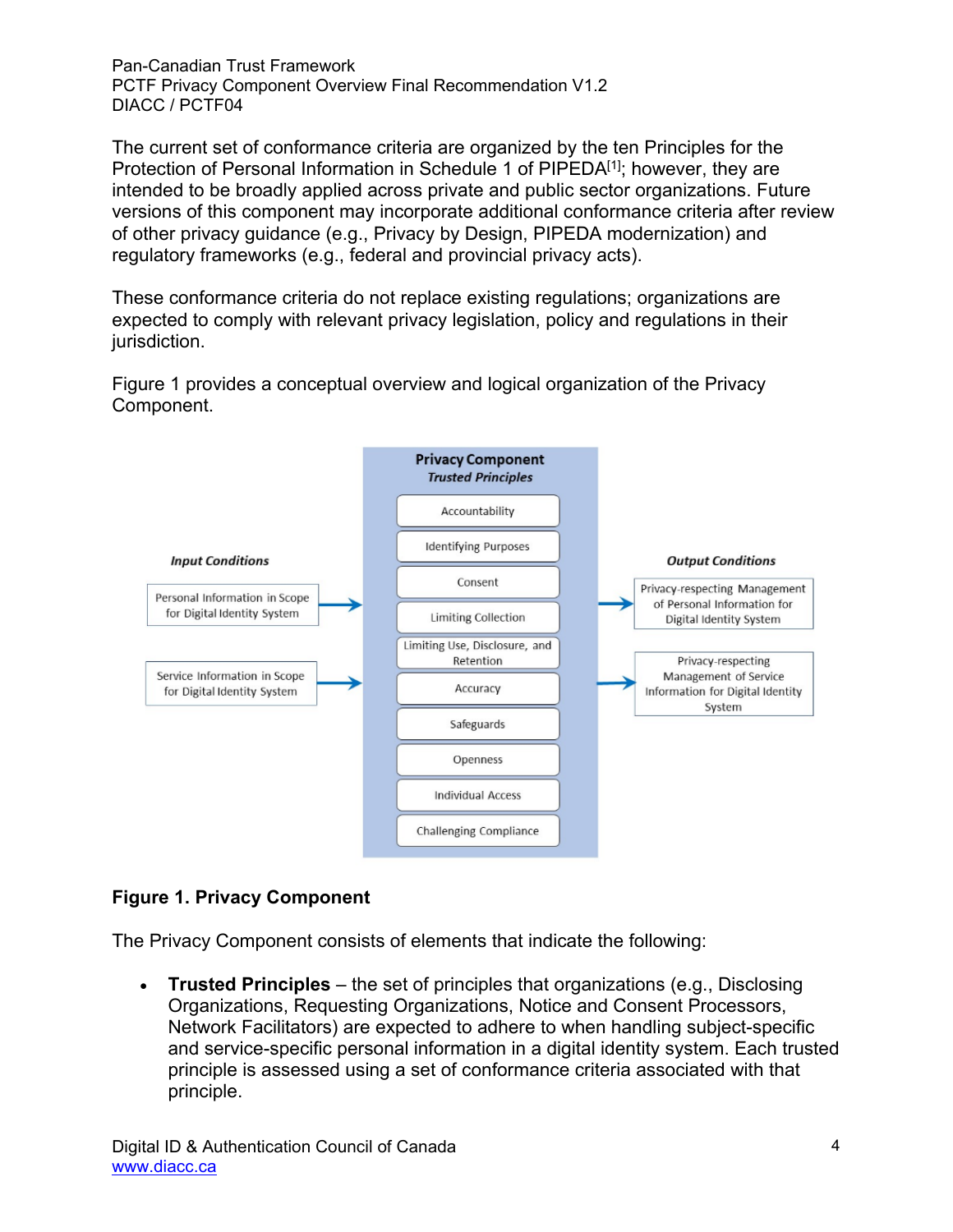- **Inputs** input into trusted principles, for example, personal information requiring privacy management to proceed.
- **Outputs** output resulting from trusted principles being applied, for example, privacy policies and controls applied to personal information.

## <span id="page-4-0"></span>**1.2. Scope**

Figure 2 illustrates the scope of the privacy component, which includes the functions performed by the Disclosing Organization, Requesting Organization, Notice and Consent Processor, as well as the Network Facilitator and Governing Body roles as described in the Roles section.

In the PCTF context, Personal Information (as defined in the Terms and Definitions section) will normally only be accessed by those performing roles that process digital identity information within the Digital Identity Ecosystem, and who will restrict access for those purposes. Participants that perform roles in the Digital Identity Ecosystem to enable, control and implement rules to facilitate the sharing of personal information, ideally (e.g., unless required by law)) should not be able to see, read, change, or be exposed to the information. The Notice and Consent Processor, which performs control functions, could be exposed to some personal information in (depending on how the Notice and Consent Processor is manifested), but this should be minimized (as per conformance criteria for limiting collection LIMC-9).



**Figure 2. Privacy Component Scope and Roles**

### <span id="page-4-1"></span>**1.2.1. In-Scope**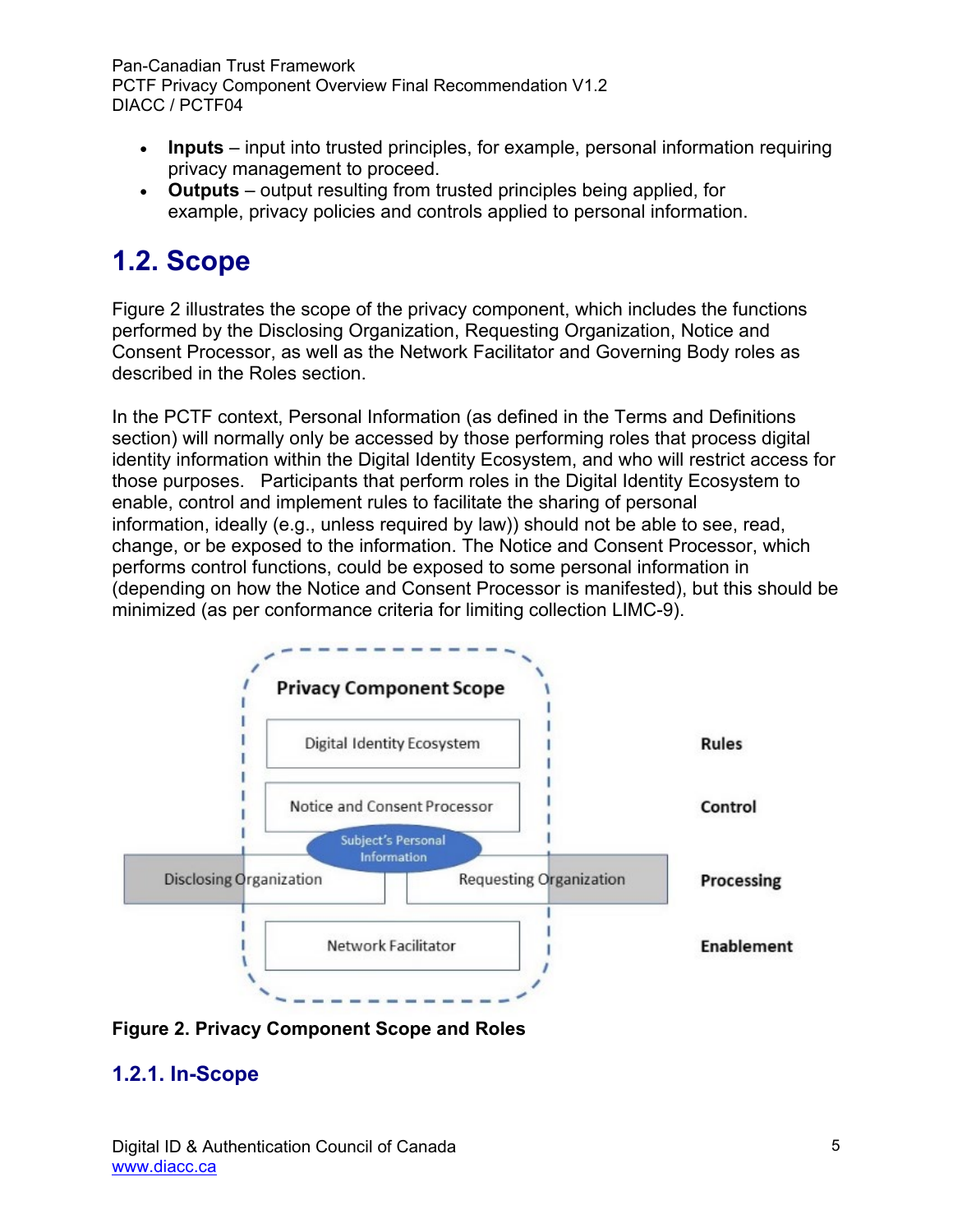- Within the context of the PCTF, privacy requirements applicable to the roles within the Digital Identity Ecosystem. For an overview description of the PCTF model and its components, please refer to the PCTF Model Overview
- Requirements for the handling of Subject-Specific Personal Information and Service-Specific information associated with digital identity
- Privacy related policy and processes as they apply to delivery of assured digital identity

### <span id="page-5-0"></span>**1.2.2. Out-of-Scope**

- Fraud monitoring: The Privacy component does include conformance criteria that address breaches of privacy and fraud reporting for the roles specific to the Privacy component. Requirements for more general fraud monitoring, reporting, and actions to be taken within the Digital Identity Ecosystem warrant further consideration and development within the PCTF context. For reference, please consult the following criteria:
	- o Baseline BASE 6
	- o For Governing Body ACCO 2
	- o For Notice and Consent Processor CONS-21
- Specific related requirements addressed in other PCTF profiles (e.g. Delegated authority, Privacy and Security section of the Verified Organization Conformance Profile, requirement SOUR-01 in the Verified Person Conformance Profile)
- Baseline conformance criteria (See BASE in the Privacy Conformance Profile) do not address use cases where the Subject acts as the Disclosing Organization.
- Criteria variance dependent on LoA levels: The DIACC is currently working on the specifics of the LoA framework to be applied. While the work is mature enough to be reflected in some of the Profiles, it was felt that further detail was required in order to define any variances in criteria for the Privacy Component.

### <span id="page-5-1"></span>**1.3. Relationship to the Pan-Canadian Trust Framework**

The Pan-Canadian Trust Framework (PCTF) consists of a set of modular or functional components that can be independently assessed and certified for consideration as trusted components. Building on a Pan-Canadian approach, the PCTF enables the public and private sector to work collaboratively to safeguard digital identities by standardizing processes and practices across the Canadian Digital Identity Ecosystem.

Figure 3 is an illustration of the components of the Pan-Canadian Trust Framework. The Privacy Component encompasses all sub-components (i.e., Privacy related concerns are applicable to elements of all PCTF Profiles).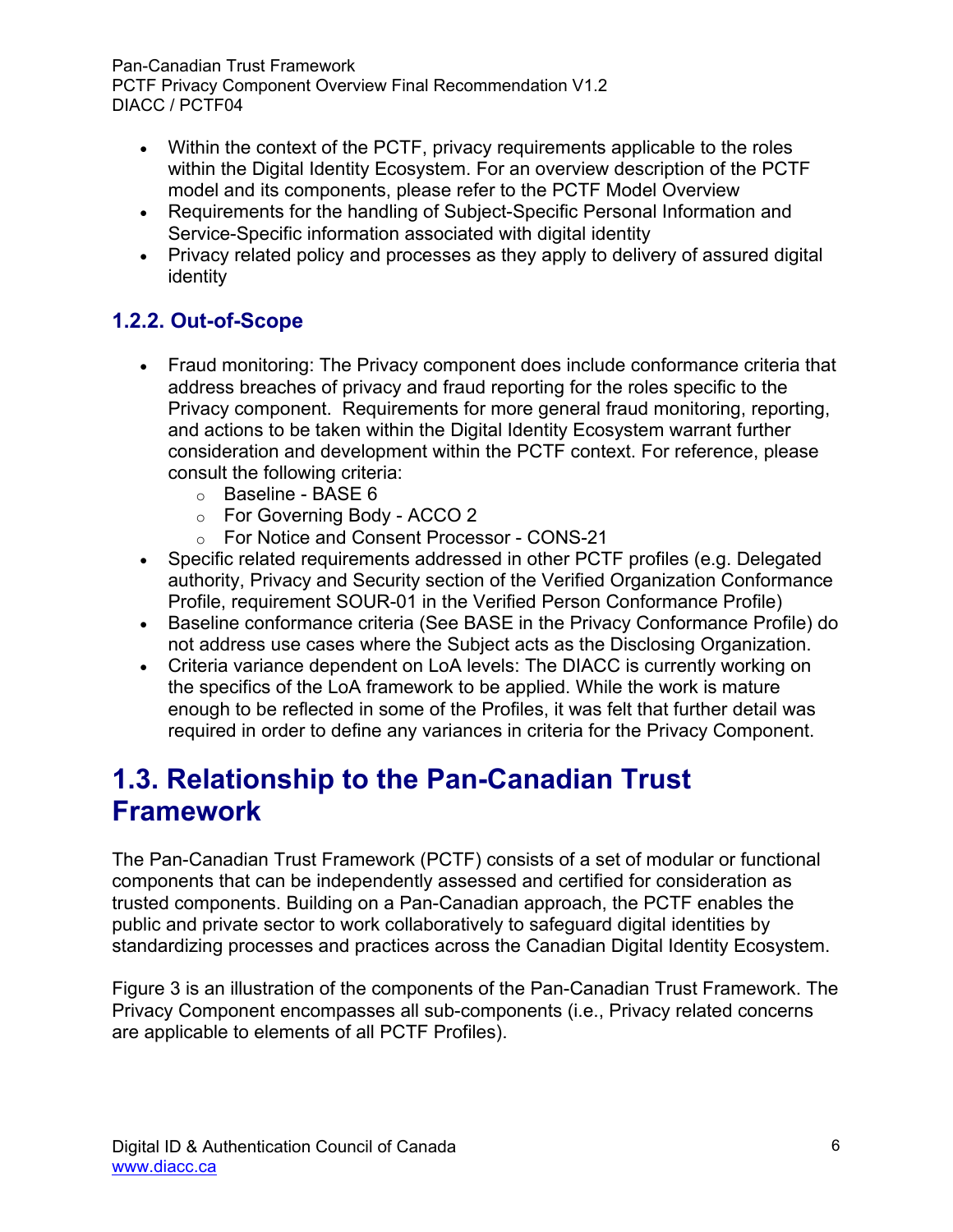

#### **Figure 3. Components of the Pan-Canadian Trust Framework**

PCTF conformance criteria do not replace or supersede existing regulations; organizations and individuals are expected to comply with relevant legislation, policy and regulations in their jurisdiction.

# <span id="page-6-0"></span>**2. Privacy Component Conventions**

This section describes and defines key terms and concepts used in the PCTF Privacy Component. This information is provided to ensure consistent use and interpretation of terms appearing in this overview and the PCTF Privacy Conformance Profile.

## <span id="page-6-1"></span>**2.1. Terms and Definitions**

The Privacy component references the terms and definitions listed in the PCTF Glossary and specifically uses the following terms and definitions:

#### **Subject**

A Person, Organization, or Machine that holds or is in the process of obtaining a digital representation in the digital identity ecosystem system regulated by the PCTF, and that can be subject to legislation, policy and regulations within a context. (Note: Delegated Authority is not addressed in this document).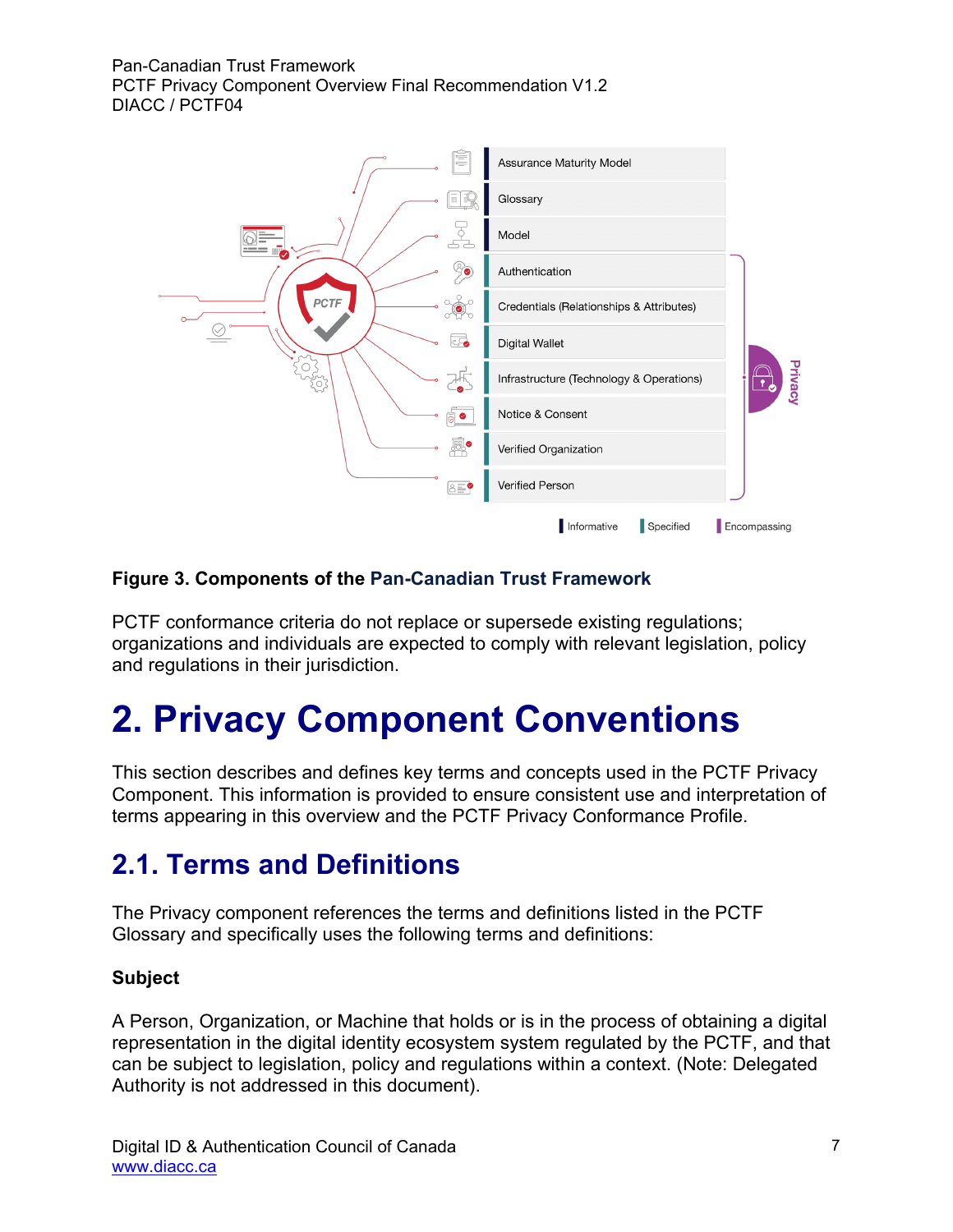#### **User**

A Person who is either the Subject or authorized to represent the Subject and intentionally accessing a digital service or digital program.

#### **Notice**

A statement that is formulated to describe the collection, use and disclosure of Personal Information and is presented to a User. May also be referred to as: consent form, or notice statement.

#### **Consent**

Permission, given from a User authorized to do so, to share Identity and/or Personal Information about a Subject as per the terms defined in a Notice. In the context of the PCTF, consent is equated to "Meaningful Consent" as described by the Office of the Privacy Commissioner of Canada and PIPEDA. May also be referred to as: consent decision.

Unless explicitly stated, consent in the Privacy component refers to express, or explicit, consent for sharing Personal Information, where the Subject must perform an action to provide consent. Implied consent, if applicable, will be identified as such in the criteria.

#### **Personal Information**

In general, Personal Information is defined as "Under PIPEDA, personal information includes any factual or subjective information, recorded or not, about an identifiable individual." For the purpose of this document, we define two types of Personal Information:

- **Service-Specific Information** information collected or generated by the participants (Disclosing Organization, Requesting Organization, Notice and Consent Processor(s), or Network Facilitator) for purposes of operating and maintaining the service (e.g., service specific pseudonymous identifiers, transaction records, proofs of transactions including consent). In some cases, service-specific information may be shared, with subject's consent.
- **Subject-Specific Personal Information** factual or subjective information about an identifiable Subject that is shared from a Disclosing Organization to a Requesting Organization (e.g., name, email address, phone number, mailing address, date of birth, account information).

#### **Digital Identity Ecosystem**

An interconnected system for the exchange and verification of digital identity information, involving public and private sector organizations (e.g., government,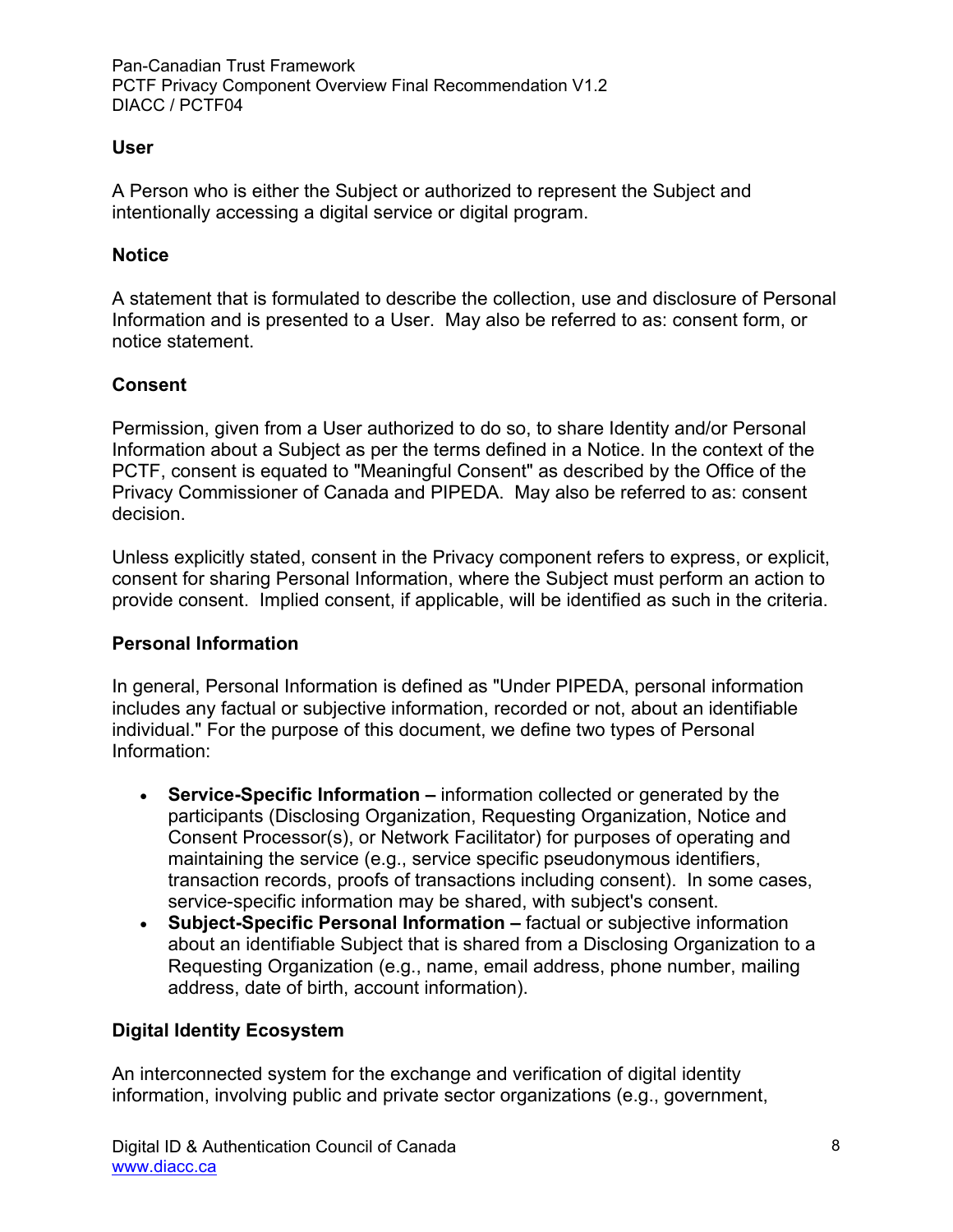commercial, non-profit, and other entities) who participate in, and comply with a common Trust Framework for the management and use of digital identities, and the Subjects of those digital identities. In the context of the Privacy component, the Digital Identity Ecosystem refers to a Canadian Digital Identity Ecosystem compliant with the PCTF. Participants in a Digital Identity Ecosystem may include Requesting Organization, Disclosing Organization, Notice and Consent Processor, Network Facilitator, and Governing Body as identified in the Scope section of this document.

# <span id="page-8-0"></span>**3. Roles**

The following roles in the Digital Identity Ecosystem are defined to cover the scope of the Privacy Component. Depending on the use case, separate organizations or persons may take on one or more roles.

- **Disclosing Organization** A Role that an Organization or Person performs to hold Subject-Specific Personal Information, that the User consents to disclose to a Requesting Organization or that the Disclosing Organization can lawfully disclose under relevant legislation. In a digital identity context, this will often be an identity or attribute provider.
- **Governing Body** A Role that a Participant performs to make sure that the standards, processes, and the associated requirements of the Digital Identity Ecosystem are implemented, which include conformance with government legislation, regulations and policy. They also enforce compliance by Digital Identity Ecosystem participants to agreed safeguards, guidance, best practices, rules and commercial arrangements.
- **Notice and Consent Processor** A Role that a Participant performs to provide the notice to the User of the request for Personal Information (from the Requesting Organization), to obtain and record the consent and provides the User with the means to manage the consent going forward, including the withdrawal of consent.
- **Network Facilitator** A Role that a Participant performs to connect parties together in a multi-party identity transaction. This organization is an active participant and adds value in the delivery of the digital identity service (e.g., not an internet service provider that passively provides internet connectivity). For example, a blockchain provider, or Software as a Service provider (SaaS) that facilitates the network.
- **Requesting Organization** A Role that an Organization or Person performs to receive Personal Information that the User consents to disclose. In a digital identity context, this will often be a service provider or relying party.

These roles help to isolate the different functions and responsibilities with respect to privacy across the end-to-end processes for managing digital identities. They are not intended to imply any particular solution, architecture or implementation.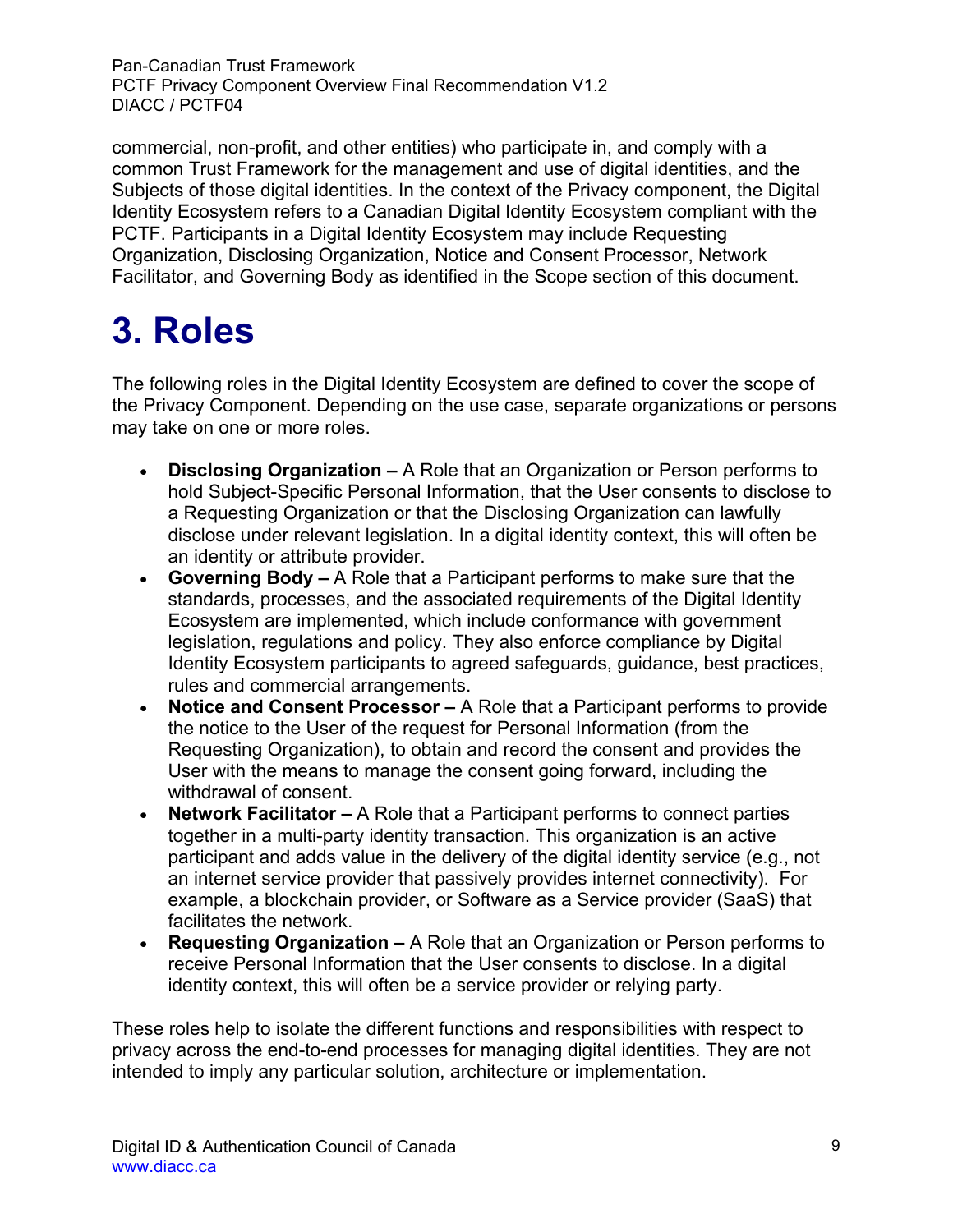For example, in some cases, the notice may be presented and consent collected from an organization facilitating Personal Information exchange between the User, Disclosing Organization and Requesting Organization. In other cases, the notice may be presented and consent collected directly by either the Disclosing or Requesting Organization, in which case that organization would also be the Notice and Consent Processor.

# <span id="page-9-0"></span>**4. Privacy Component Key Concepts**

### <span id="page-9-1"></span>**4.1. Personal Information**

Privacy-respecting practices rely on the principle that individuals know and understand the details and potential benefits and consequences associated with managing their personal information, and can take action based on that information.

Personal information, as defined for the purposes of this Profile, includes Subject-Specific Personal Information and Service-Specific Information. This encompasses information that the user consents to disclose (e.g., name, email address, phone number, mailing address, date of birth, account information, etc.) as well as information required to operate and maintain the service (e.g., service specific pseudonymous identifiers, transaction records).

### <span id="page-9-2"></span>**4.2. Changes of Personal Information at Source (a Disclosing Organization)**

In the event of a change (including corrections) to Subject-Specific Personal Information, the Disclosing Organization is under no obligation within the Digital Identity Ecosystem to proactively notify any Requesting Organization that has previously received the Subject-Specific Personal Information, nor to flag that a change has been made, unless required by law. The onus is on a Requesting Organization to compare newly received data against previously received data for changes, and act on changes as relevant to their business processes.

### <span id="page-9-3"></span>**4.3. Upstream and Downstream Handling of Personal Information**

The handling of Personal Information by a Disclosing Organization is subject to relevant privacy legislation and regulations and is not generally deemed to fall within the scope of the requirements of the PCTF until that data is processed for the purpose of sharing via the Digital Identity Ecosystem. An exception to this is when a Requesting Organization has specific requirements on the handling of Personal Information by its source (the Disclosing Organization). These requirements will thus form part of the Digital Identity Ecosystem governance and constitute "upstream" requirements with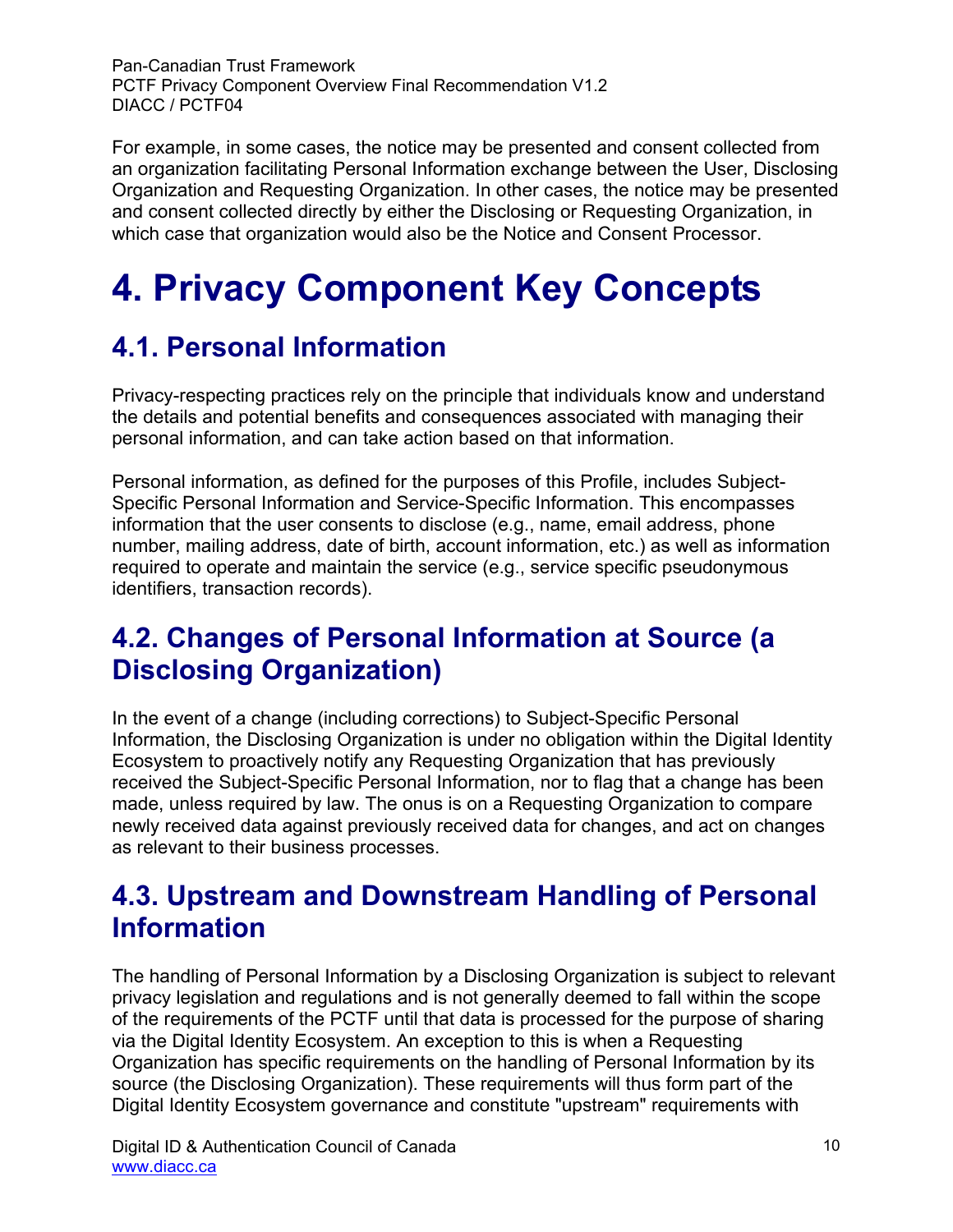which any Disclosing Organization servicing that Requesting Organization must comply. Similarly, the handling of Personal Information by a Requesting Organization is subject to relevant privacy legislation and regulations and is not generally deemed to fall within the scope of the requirements of the PCTF once that data has been shared via the Digital Identity Ecosystem. An exception to this is when a Disclosing Organization has specific requirements on the handling of Personal Information by its destination (the Requesting Organization). These requirements will thus form part of the Digital Identity Ecosystem governance and constitute "downstream" requirements with which any Requesting Organization receiving data from that Disclosing Organization must comply.

## <span id="page-10-0"></span>**4.4. Privacy by Design**

Privacy by design is one of DIACC's guiding principles for a Canadian Digital Identity Ecosystem, specifically "To, Implement, protect, and enhance privacy by design". Privacy considerations are integral to and should be taken into account at all stages of the development of a digital identity solution. Privacy-enhancing tools enable an individual to manage their information and what specified purpose(s) it is used for.

While the House of Commons Standing Committee on Access to Information, Privacy and Ethics (ETHI), has recommended that PIPEDA be amended to include privacy by design principles <sup>[2]</sup>, the current PIPEDA Fair Principles do not explicitly address privacy by design. As such, the Conformance Criteria of the PCTF Privacy Component do not include criteria to evaluate adherence to privacy by design.

## <span id="page-10-1"></span>**5. Notes and Assumptions**

More than one organization may be responsible for carrying out the Privacy trusted processes from end-to-end. The involvement of several organizations or persons may introduce complexity in the assessment and certification process, but the trust framework does not constrain different implementation approaches. Within the conformance profile three organizational roles are defined (requesting organization, disclosing organization and notice and consent processor). These help to isolate the different functions and responsibilities within the end-to-end process. They are not however intended to imply any particular solution, architecture or implementation.

*Privacy-respecting practices rely on the principle that individuals know and understand the details* and potential benefits and consequences associated with managing their personal information, and can take action based on that information. The specific requirements for this are addressed in the Notice and Consent PCTF Profile.

# <span id="page-10-2"></span>**6. References**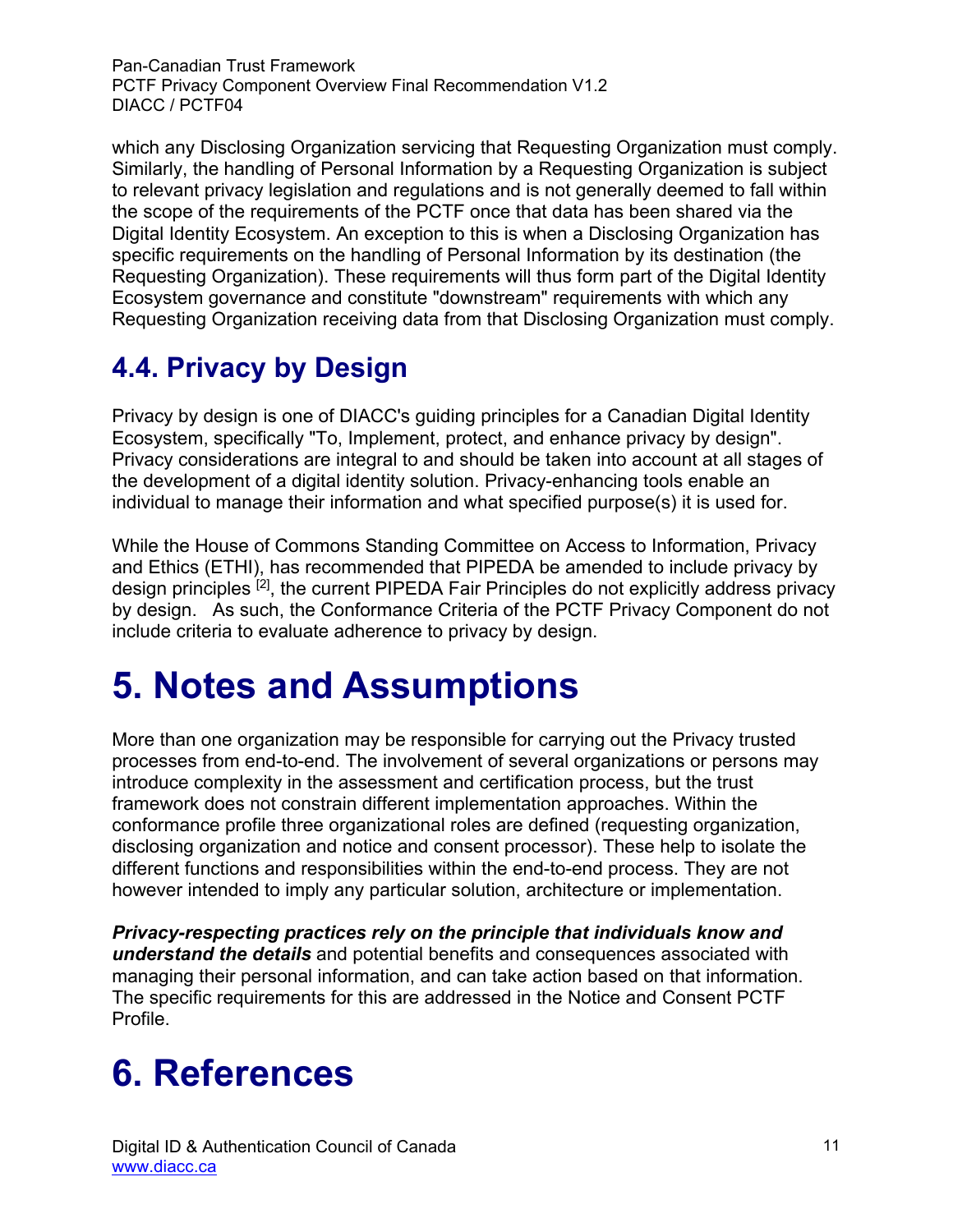This section lists the external standards, guidelines, and other documents referenced in the PCTF Privacy component.

- 1. [PIPEDA fair information principles,](https://www.priv.gc.ca/en/privacy-topics/privacy-laws-in-canada/the-personal-information-protection-and-electronic-documents-act-pipeda/p_principle/) Office of the Privacy Commissioner of Canada, Revised: May 2019 and Schedule 1 of the Government of Canada's Personal Information Protection and Electronic Documents Act (PIPEDA), Principles Set Out in the National Standard of Canada Entitled Model Code for the Protection of Personal Information, CAN/CSA-Q830-96
- 2. [Report of the Standing Committee on Access to Information, Privacy and Ethics,](https://www.ourcommons.ca/Content/Committee/421/ETHI/Reports/RP9690701/ethirp12/ethirp12-e.pdf) February 2018, Recommendation 14, p. 52

# <span id="page-11-0"></span>**7. Revision History**

| <b>Version</b><br><b>Number</b> | Date of<br><b>Issue</b> | Author(s)                                          | <b>Brief Description</b>                                                                                                                     |
|---------------------------------|-------------------------|----------------------------------------------------|----------------------------------------------------------------------------------------------------------------------------------------------|
| 0.01                            | 2018-<br>$10 - 31$      | <b>Consult Hyperion</b>                            | Initial working draft                                                                                                                        |
| 0.02                            | $2018 -$<br>$11-22$     | <b>DIACC</b>                                       | Terms for roles changed:<br>"Network" to "Network Provider"<br>"Eco-System" to "Governing Body"                                              |
| 0.03                            | 2019-<br>$03 - 20$      | <b>PCTF Editing</b><br>Team                        | Updates for the discussion draft<br>Removed notice and consent content<br>Privacy principles<br>Describe the purpose of Privacy<br>component |
| 0.04                            | 2019-<br>05-09          | <b>PCTF Editing</b><br>Team                        | Updated Privacy key component's<br>descriptions                                                                                              |
| 0.05                            | 2019-<br>06-26          | <b>PCTF Editing</b><br>Team                        | Incorporated comments from discussion draft<br><b>TFEC</b> review                                                                            |
| 0.06                            | 2019-<br>$10 - 31$      | <b>Privacy Design</b><br>and PCTF Editing<br>Teams | Revised content based on discussion draft<br>open review comments.                                                                           |
| 0.07                            | 2019-<br>$11 - 22$      | <b>PCTF Editing</b><br>Team                        | Applied standard outline for PCTF Overview,<br>which consolidates conceptual information in<br>the Overview.                                 |